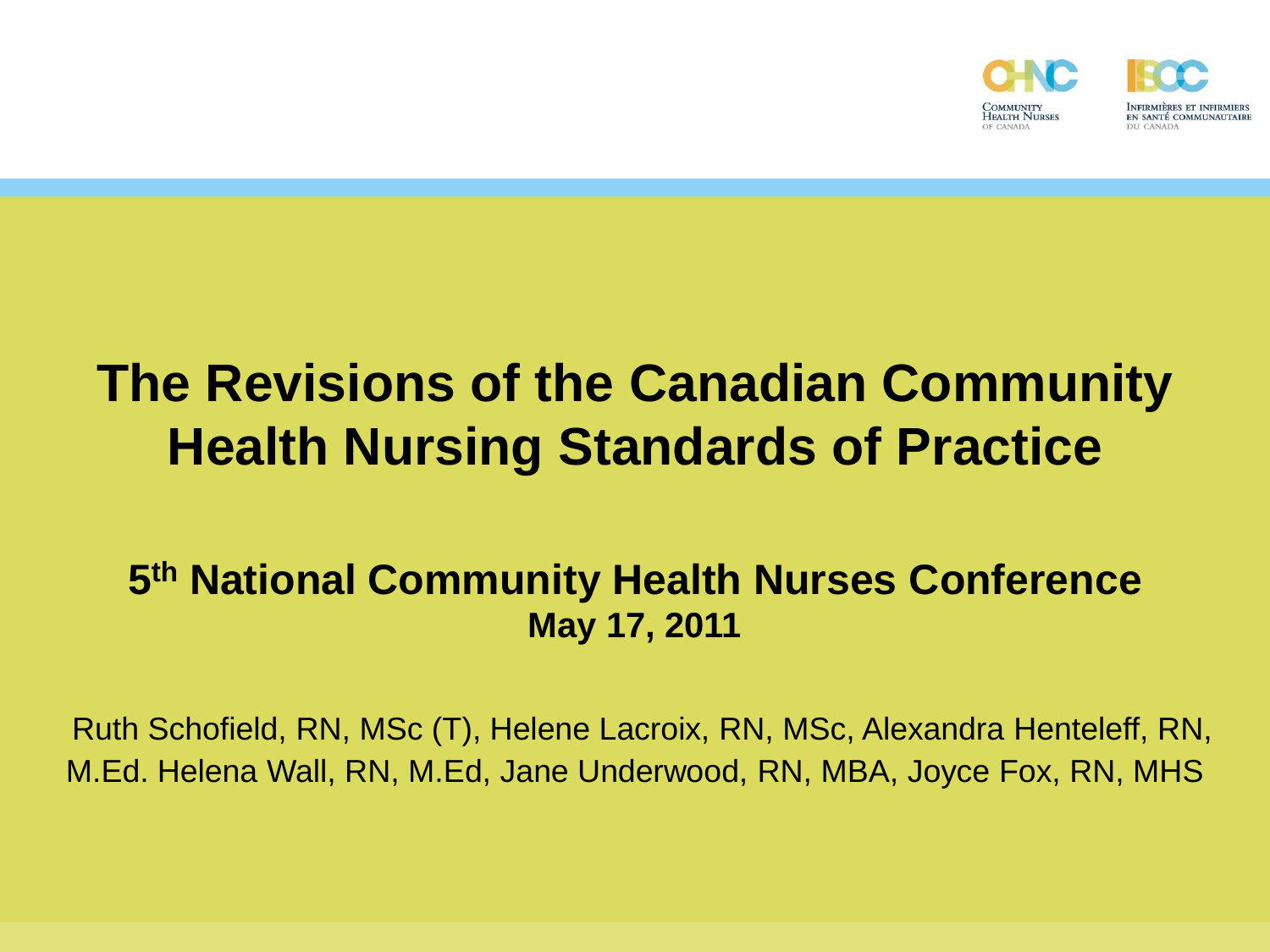### **Acknowledgements**



- Community Health Nurses of Canada (CHNC)
- Certification, Standards and Competency Standing Committee Project Team
- Education/Professional Development Standing Committee and the Practice Model Project Team
- Public Health Agency of Canada
- Winnipeg Regional Health Authority
- Underwood & Associates
- Innovative Solutions Health Plus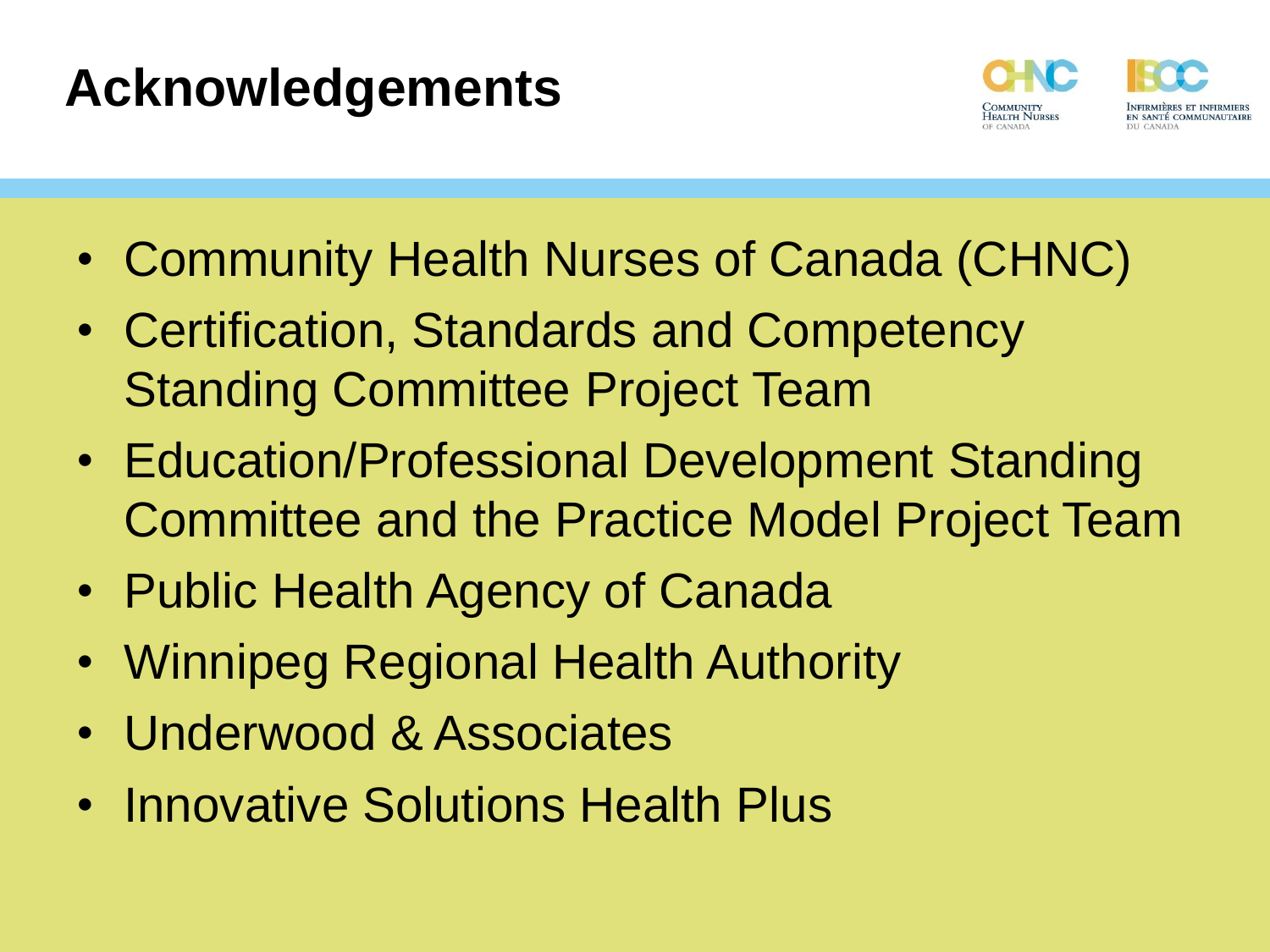#### **Certification, Standards and Competency Standing Committee Standards Revision Project Team**



INFIRMIÈRES ET INFIRMIERS EN SANTÉ COMMUNAUTAIRE DII CANADA

Claire Betker Liz Diem Linda Duffley Rosemarie Goodyear, co-chair Francoise Filion Joyce Fox Leila Gillis

Morag Granger Dianne Hart Helene LaCroix Tracy Lovett Barbara Mildon Ruth Schofield, co-chair Denise Tardif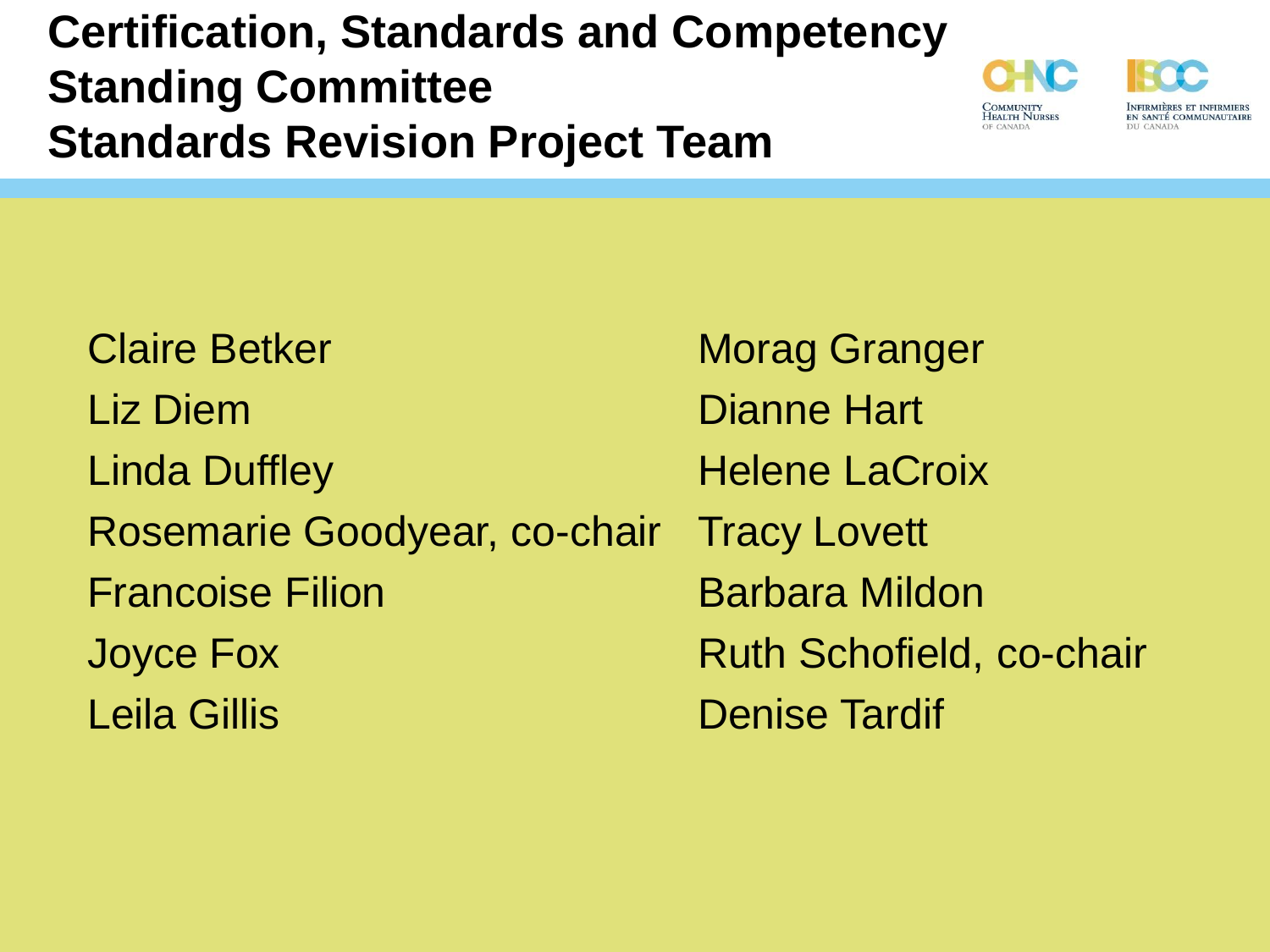#### **Education / Professional Development Standing Committee Practice Model Project Team**

#### **Project Management Team**

Cheryl Cusack Patricia Seaman Evelyn Butler Jane Underwood

#### **Expert Group**

- Catherine Butler
- Benita Cohen
- Cheryl Cusack
- Katie Dilworth
- Gillian Duff
- Adeline Falk-Rafael
- Joyce Fox
- Heather Johnson
- Myra Kreick
- Marie Dietrich Leurer

#### • Heather Lokko Jo-Ann MacDonald

- Rosemary H. McGinnis,
- Donna Meagher Stewart
- Fred Montpetit
- Marlene Nose
- Moira O'Regan-Hogan
- Patricia Seaman
- Karen Thompson
- Allyn Whyte

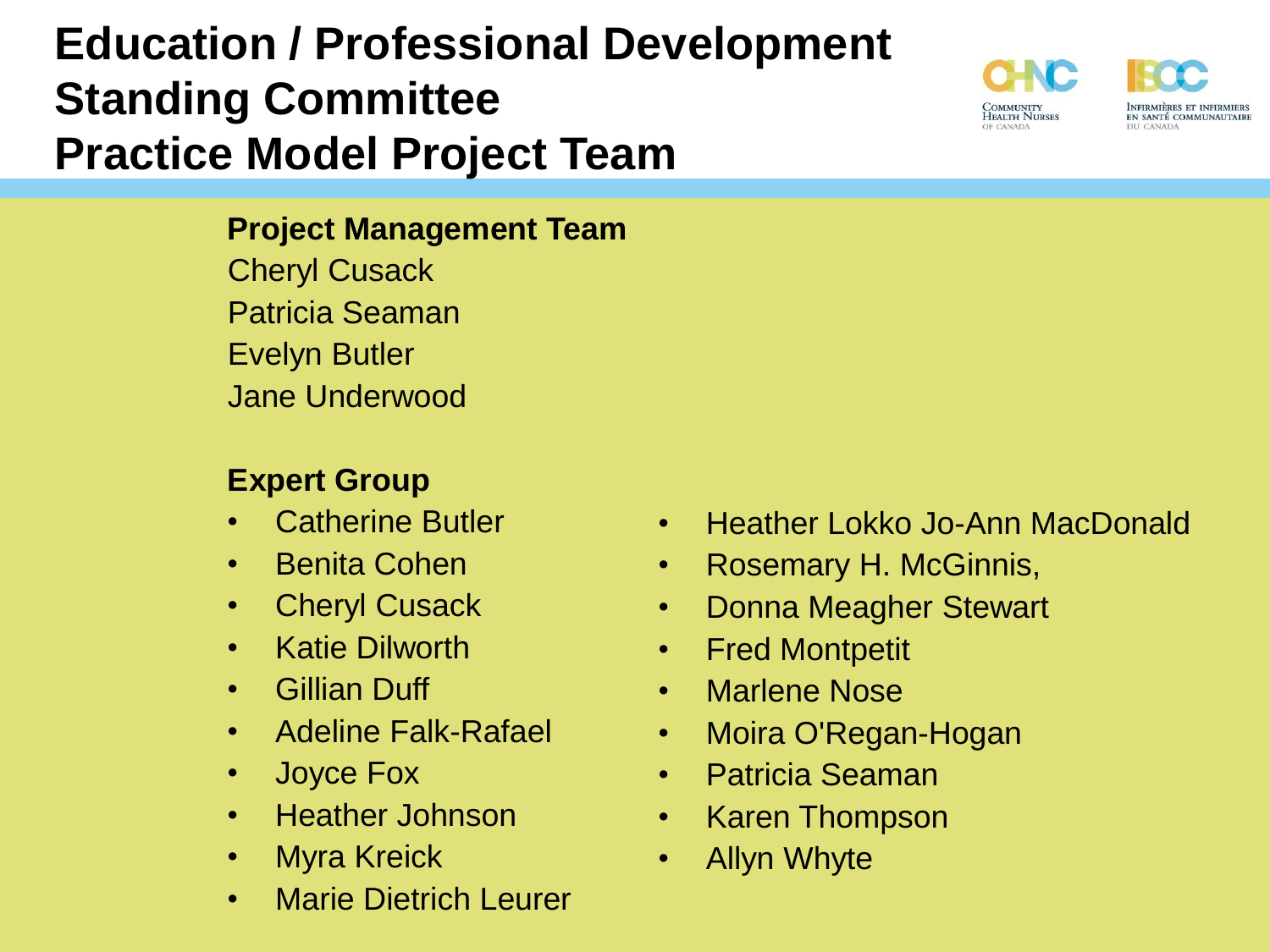



#### Participants will:

- Increase knowledge of components of the Community Health Nursing Practice Model
- Increase understand of the rigor used to revise the standards
- Increase awareness of dissemination strategies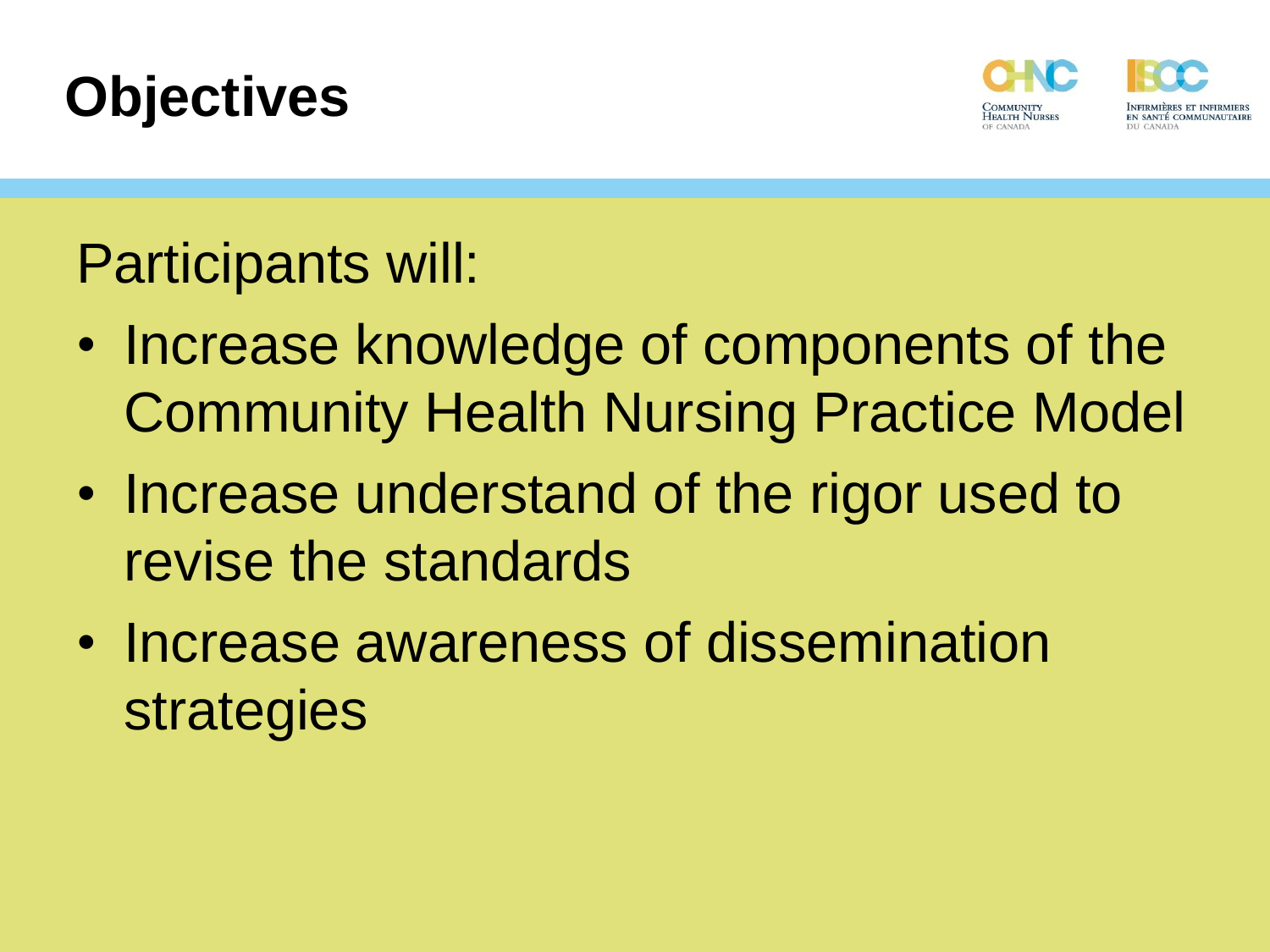## **Purpose of a Professional Practice Model**



A professional practice model includes the structure, process and values that support nurses' control over the delivery of nursing care and the environment in which care is delivered (Hoffart & Woods, 1996).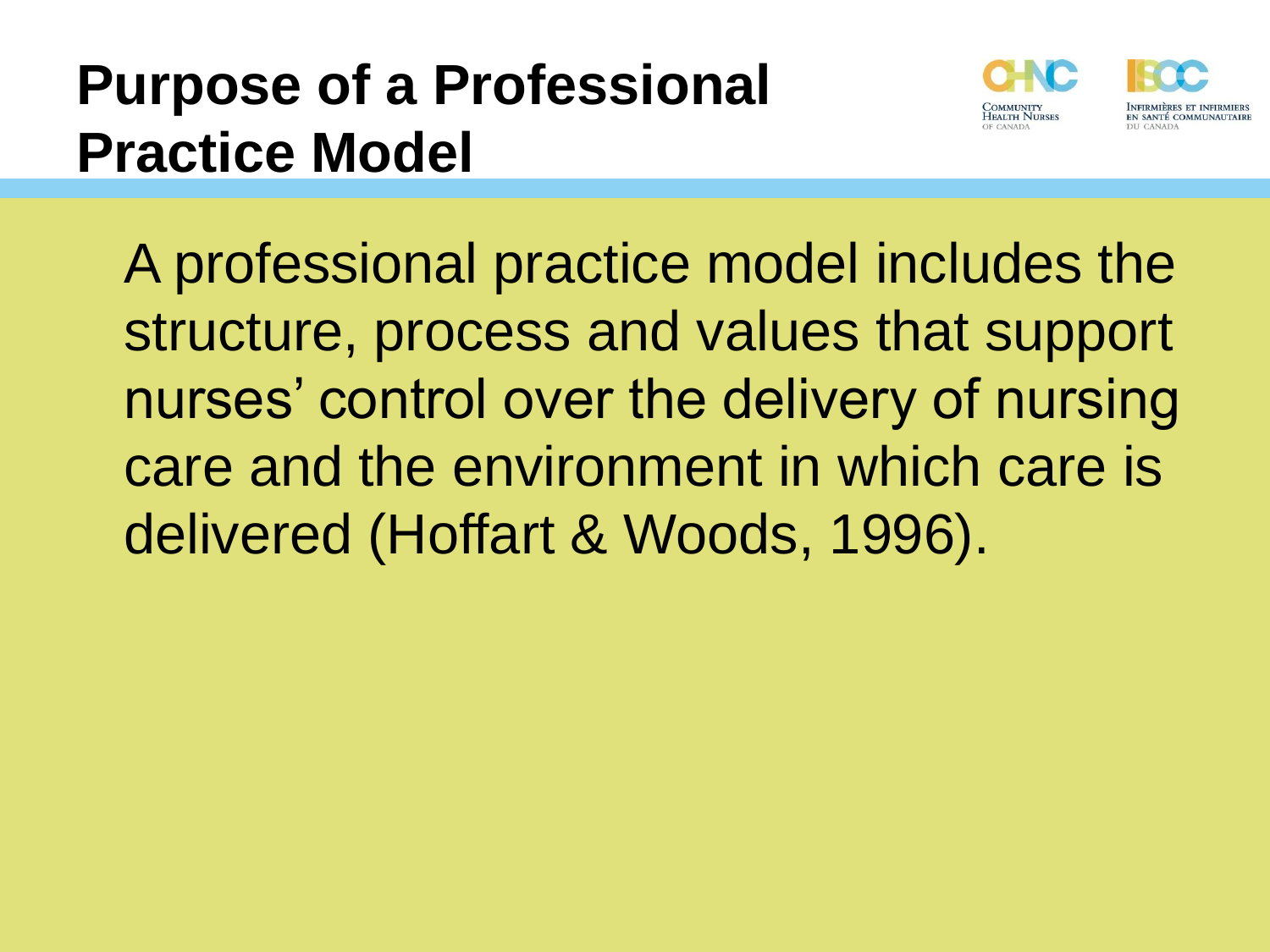## **Components of A Professional Practice Model for Community Health Nurses**





- Code of Ethics
- Professional Regulatory Standards
- Community Health Nurse
- Values and Principles
- Theoretical Foundation
- Discipline Specific Competencies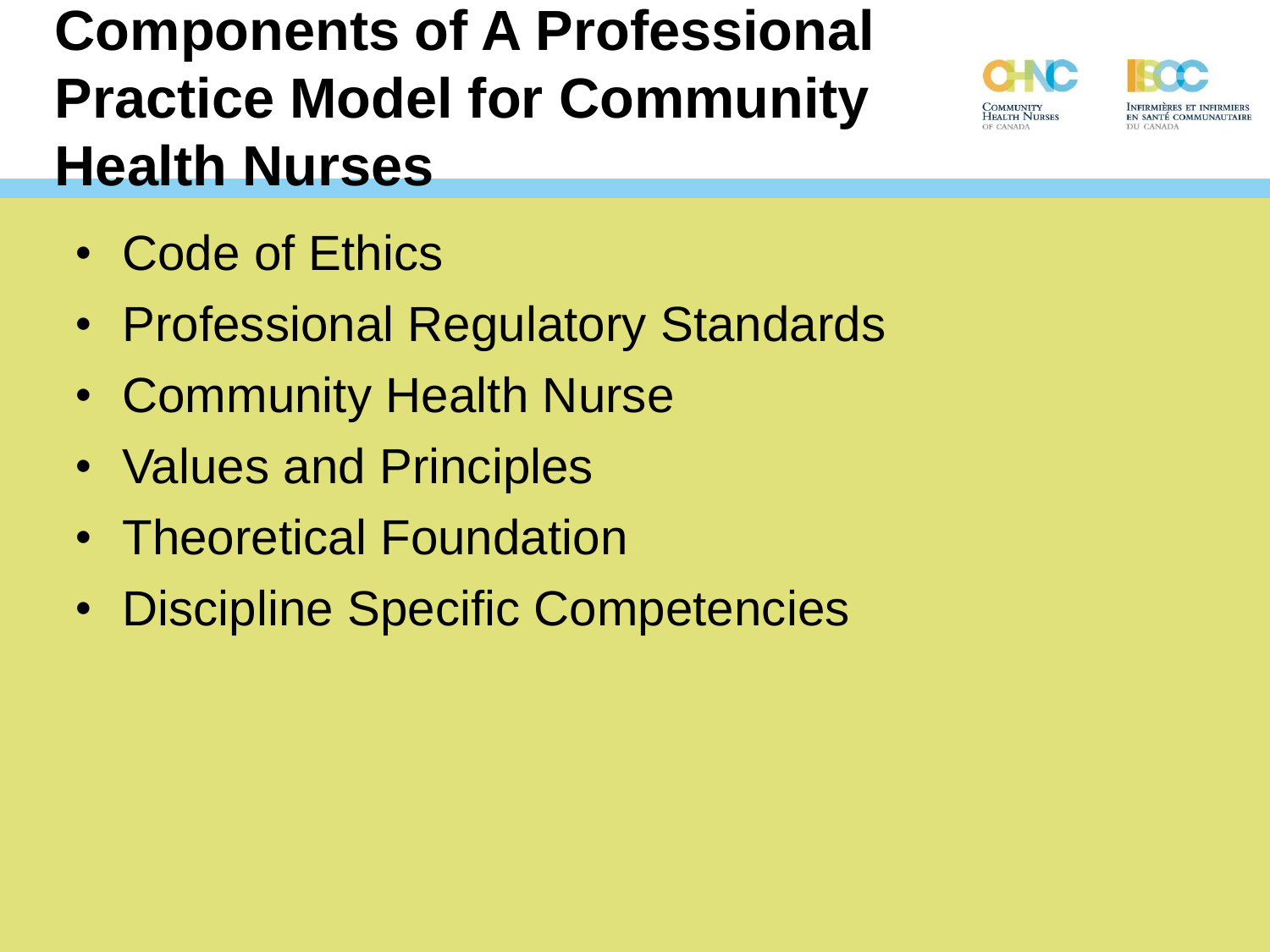#### **Components of A Professional Practice Model for Community Health Nurses**



Infirmières et infirmiers EN SANTÉ COMMUNAUTAIRE

- Professional Relationships and Partnerships
- Management Practices
- **Delivery Structure and Process**
- Community Health Nursing Standards
- Government Support
- Determinants of Health
- Health of Client (Individuals, Families, Groups, Communities, Populations, Systems)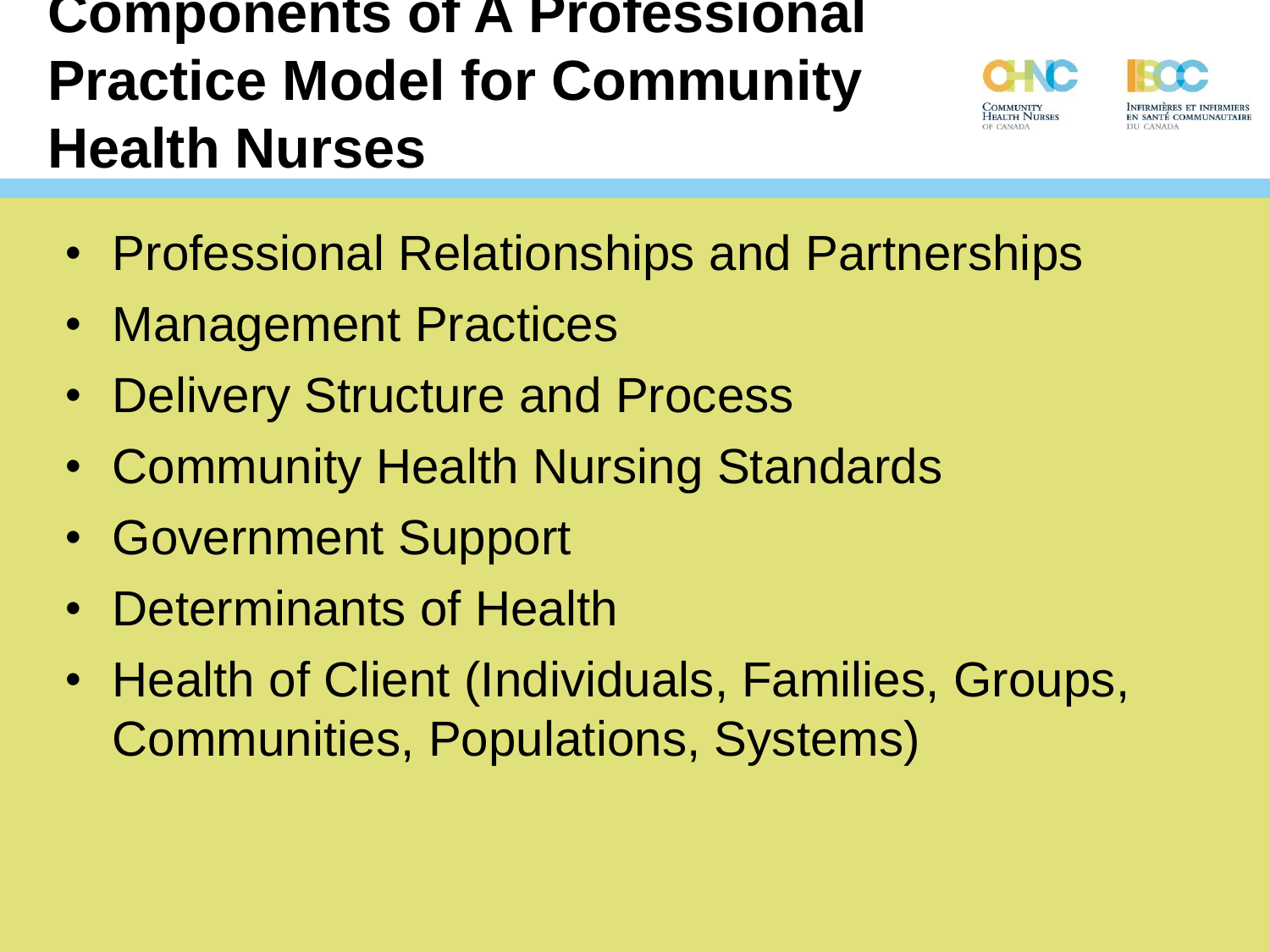## **Standards Revision Methodology**





- Literature Review
- Environmental scan
- Annual Conference
- Five focus groups (Manitoba, Quebec, Ontario, New Brunswick and Nova Scotia)
- Modified Delphi process
- Final consensus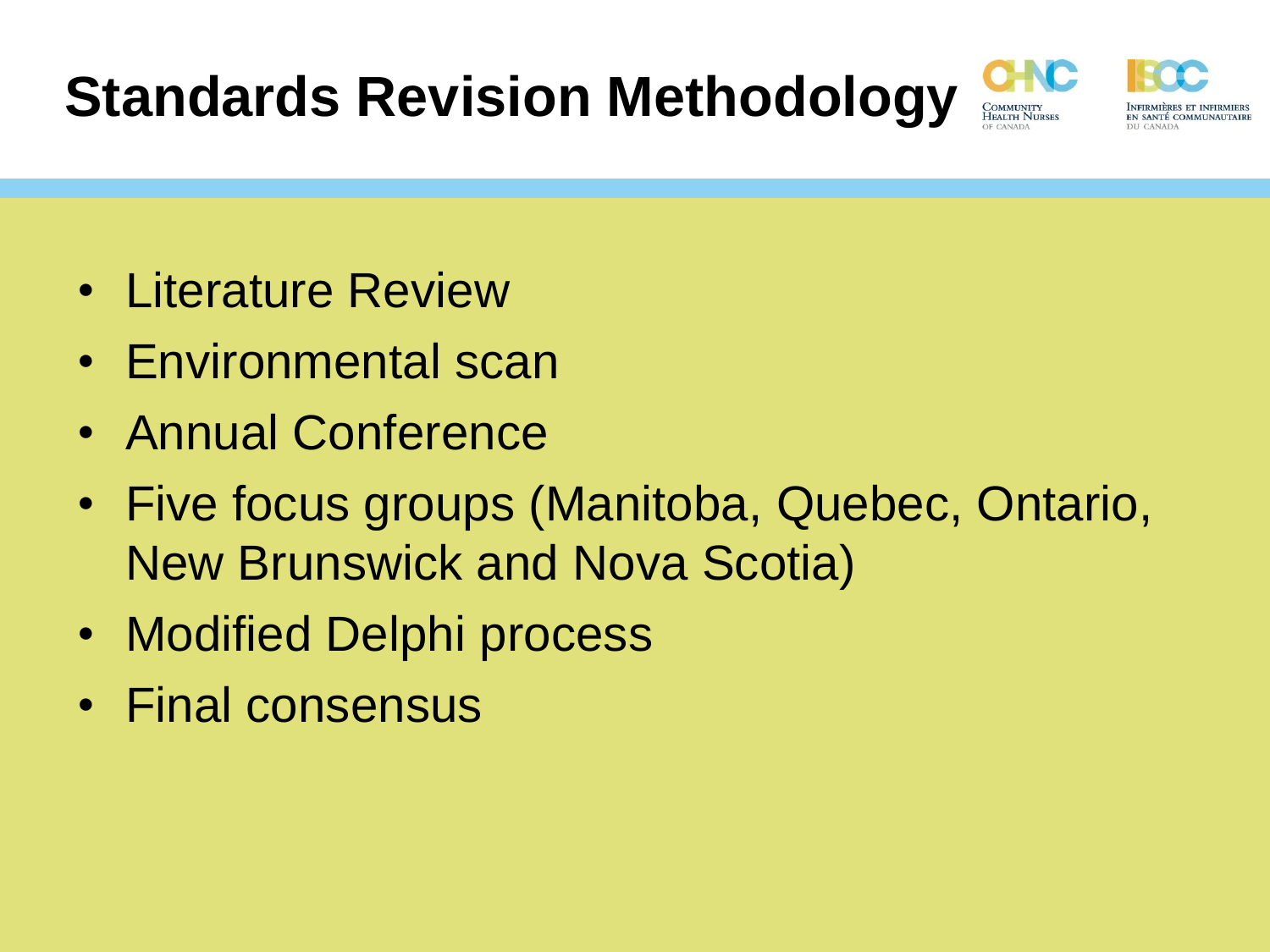## **Literature Review for Standards Revision**



Scoping studies methodology used with 5 stages:

- 1. Identified 2 research questions to guide review
- 2. Identified relevant studies on CINAHL, Medline
- 3. Selected and reviewed studies
- 4. Grouped according to standards
- 5. Summarized results

(Arksey and O'Malley, 2005)

Included experts, grey literature and 106 studies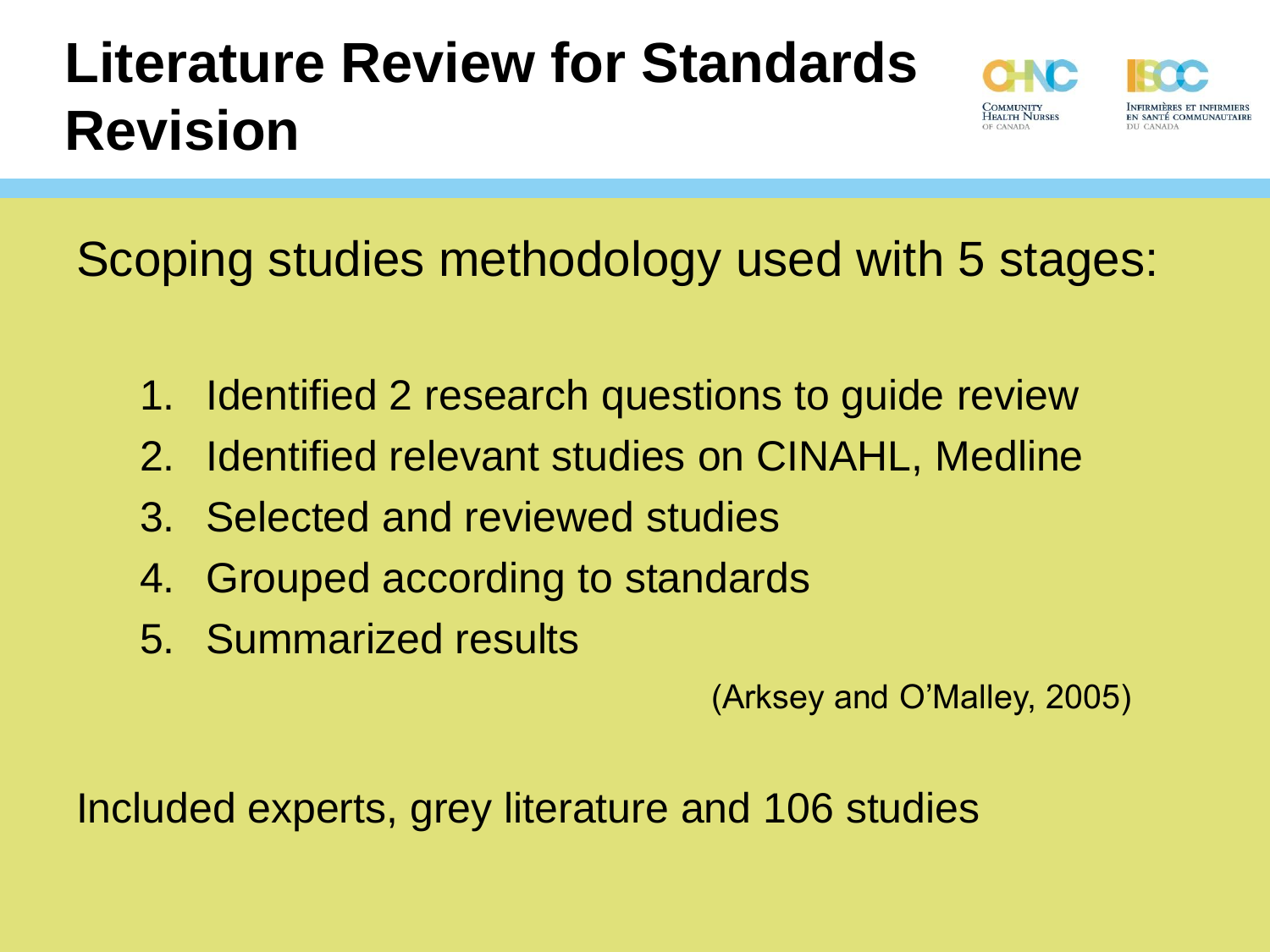## **Results of Literature Review**



- Add
	- **Surveillance**
	- Practices in Accordance with Legislation (regulation)
- Update / Revise
	- Determinants of Health and Social Justice and Equity
	- **Evaluation of Practice Quality**
	- **Identifying Potential Risks to Health**
- Make more explicit
	- Health Teaching/Providing Health Information
	- Disaster Planning/Emergency Preparedness
- Develop Indicator
	- Evidence-Based Practice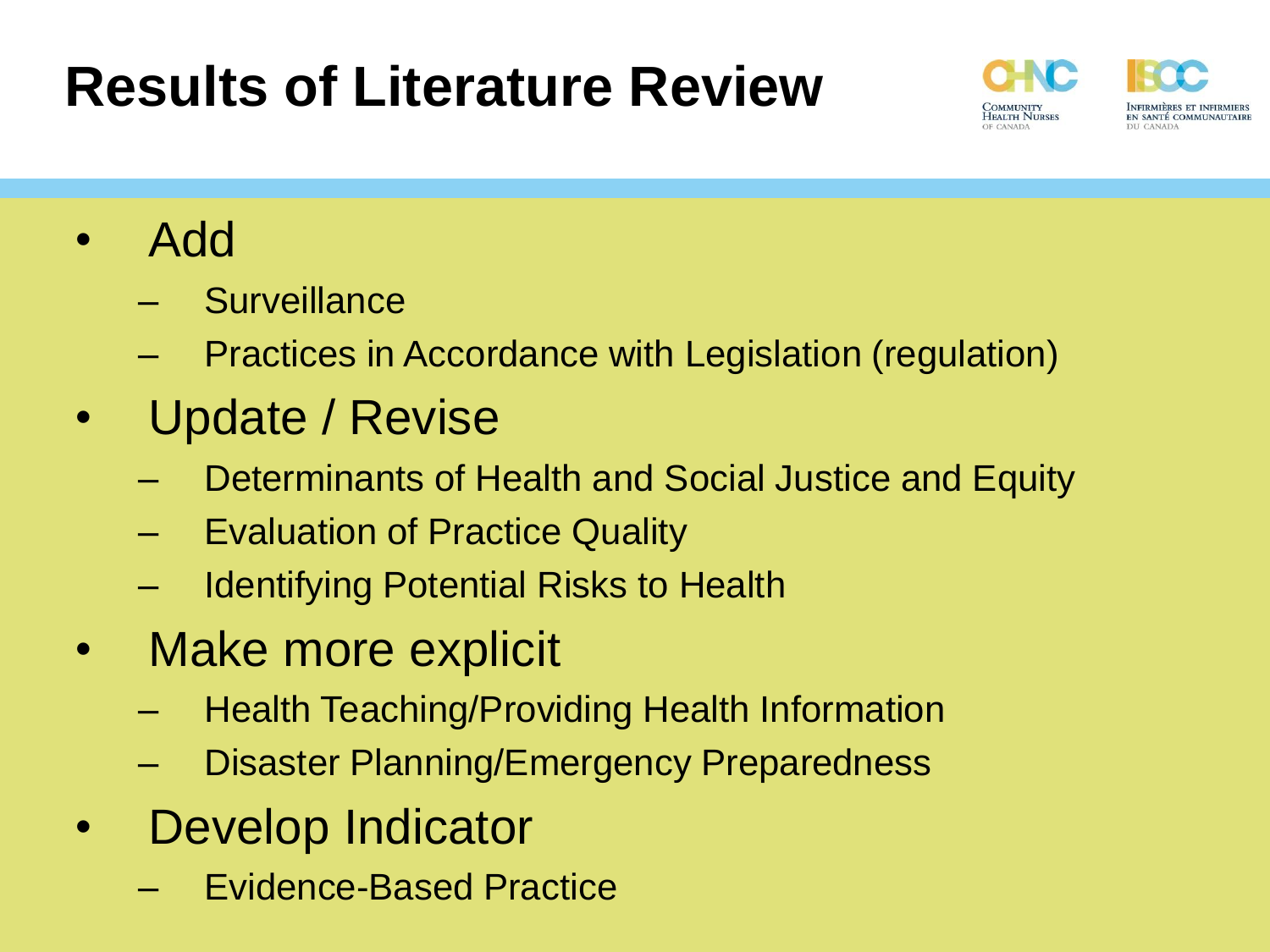## **The Delphi Technique**



- Consultative process used to achieve consensus among a group of individuals who have expertise in an area
- Structured process for collecting and distilling knowledge from a group of experts using a series of questionnaires
- Requires:
	- anonymity,
	- iteration with controlled feedback, and
	- statistical response (both qualitative and quantitative).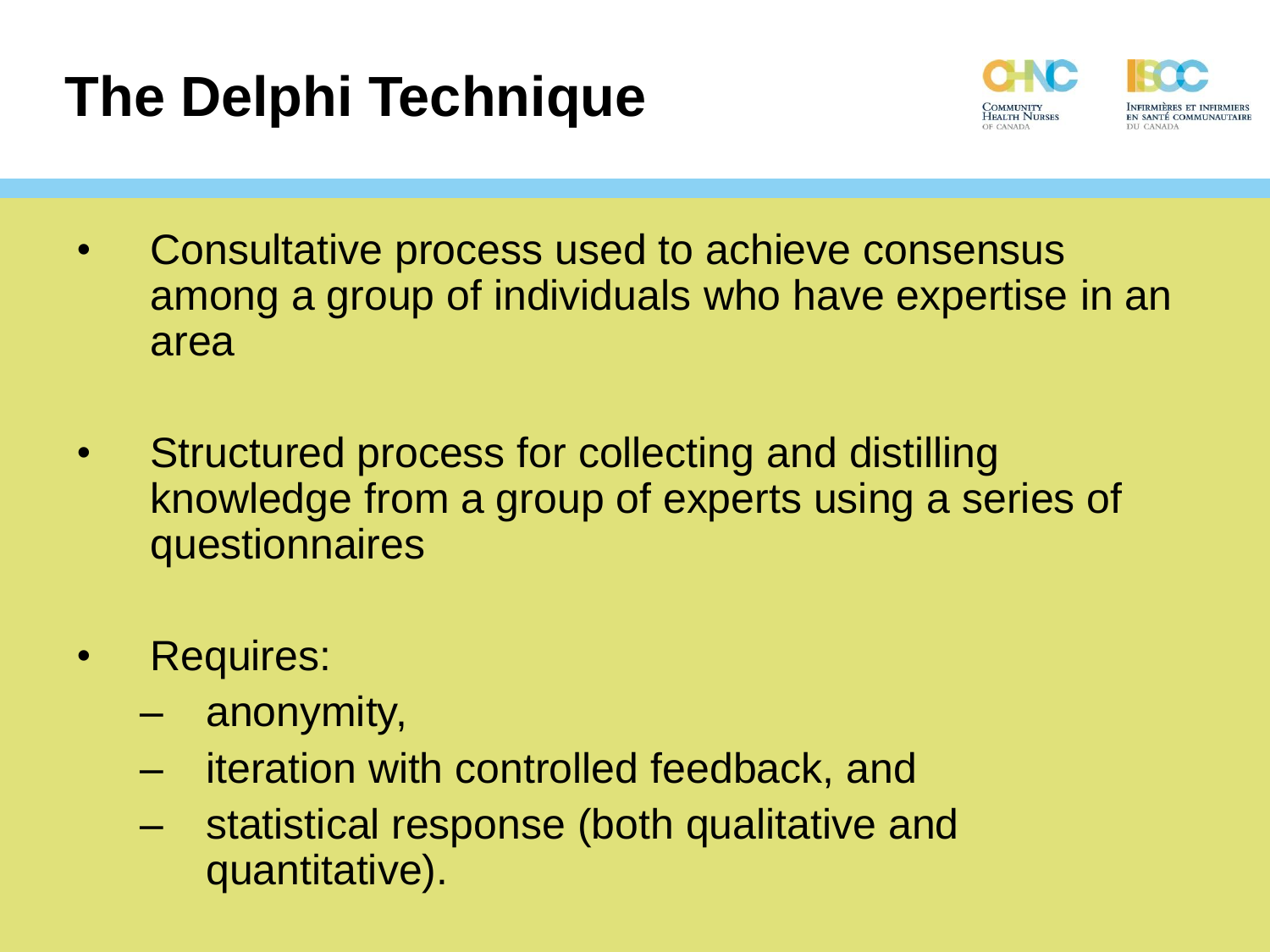## **The Delphi Technique** cont.



- several rounds
- results of each round used to form the basis for the next round.
- result is a consensus that reflects the participants' combined intuition and expert knowledge.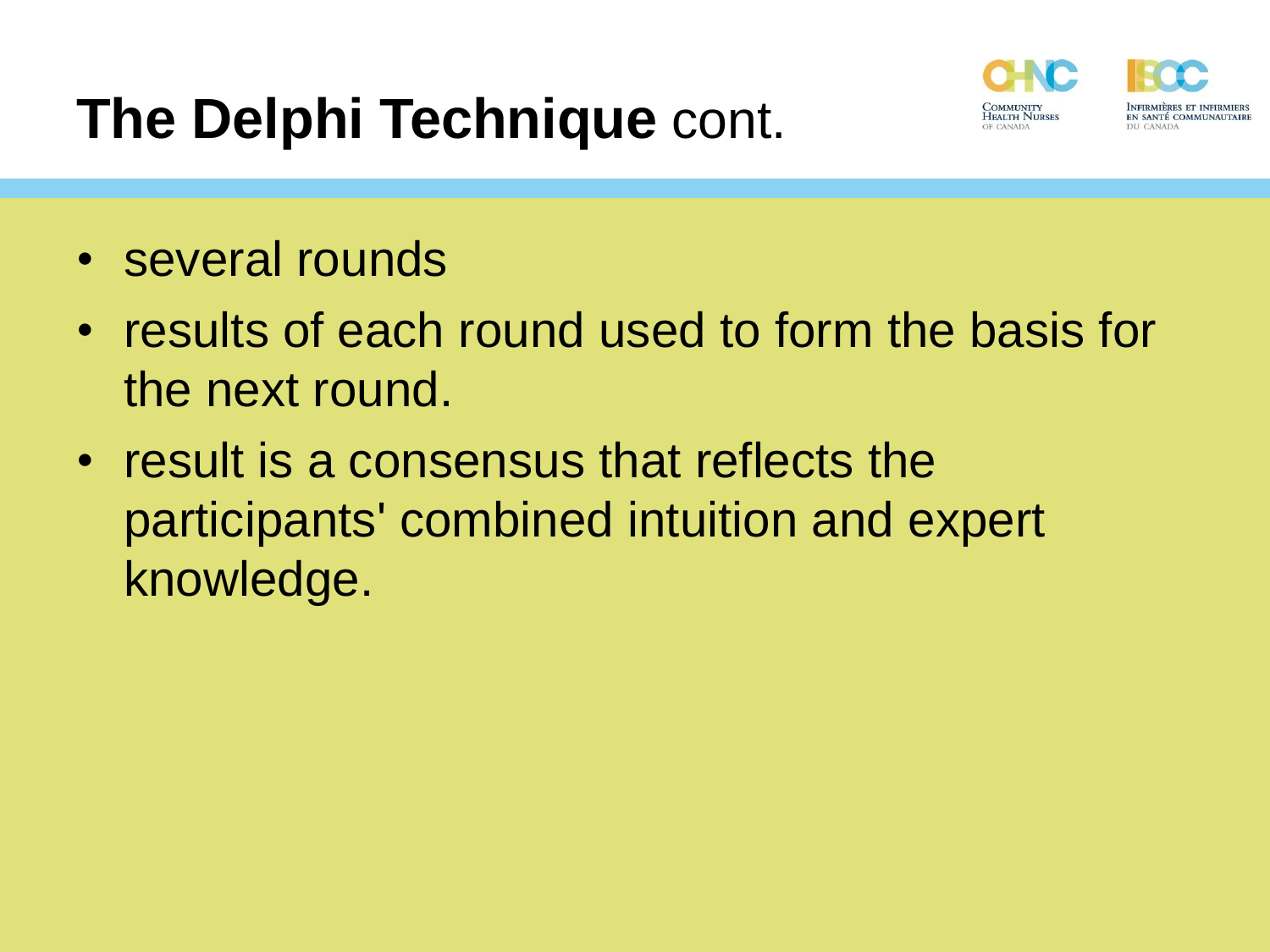## **Survey of CHNs**



#### **Delphi Results**

- Conducted to inform proposed changes
- 443 surveys were completed
- High level of agreement
	- All but 3 proposed changes had > 85% agreement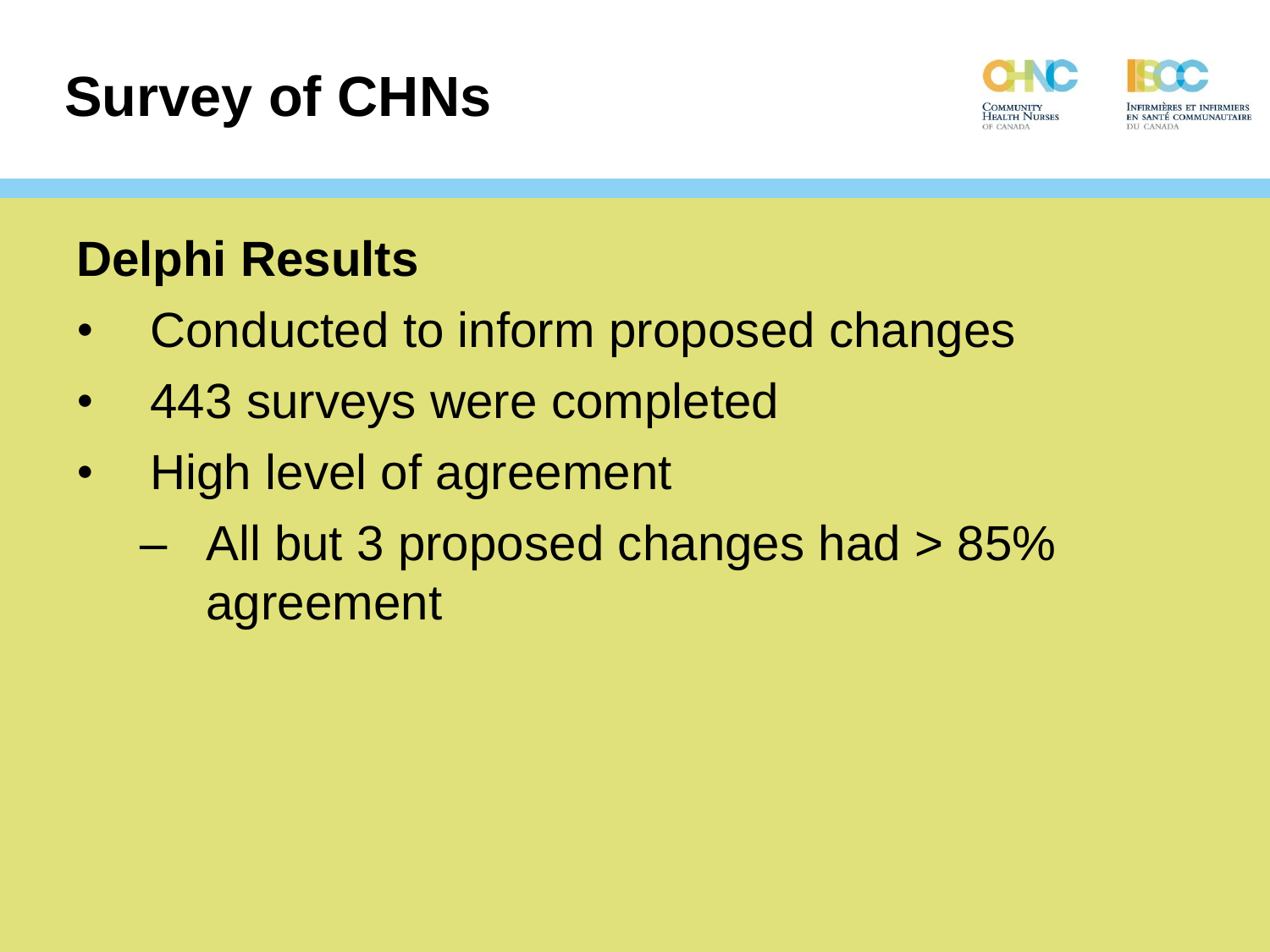## **Canadian Community Health Nursing Standards of Practice - REVISED**

- 1. Health Promotion
- 2. Prevention and Health Protection
- 3. Health Maintenance, Restoration and Palliation
- 4. Professional Relationships
- 5. Capacity Building
- 6. Access and Equity
- 7. Professional Responsibility and Accountability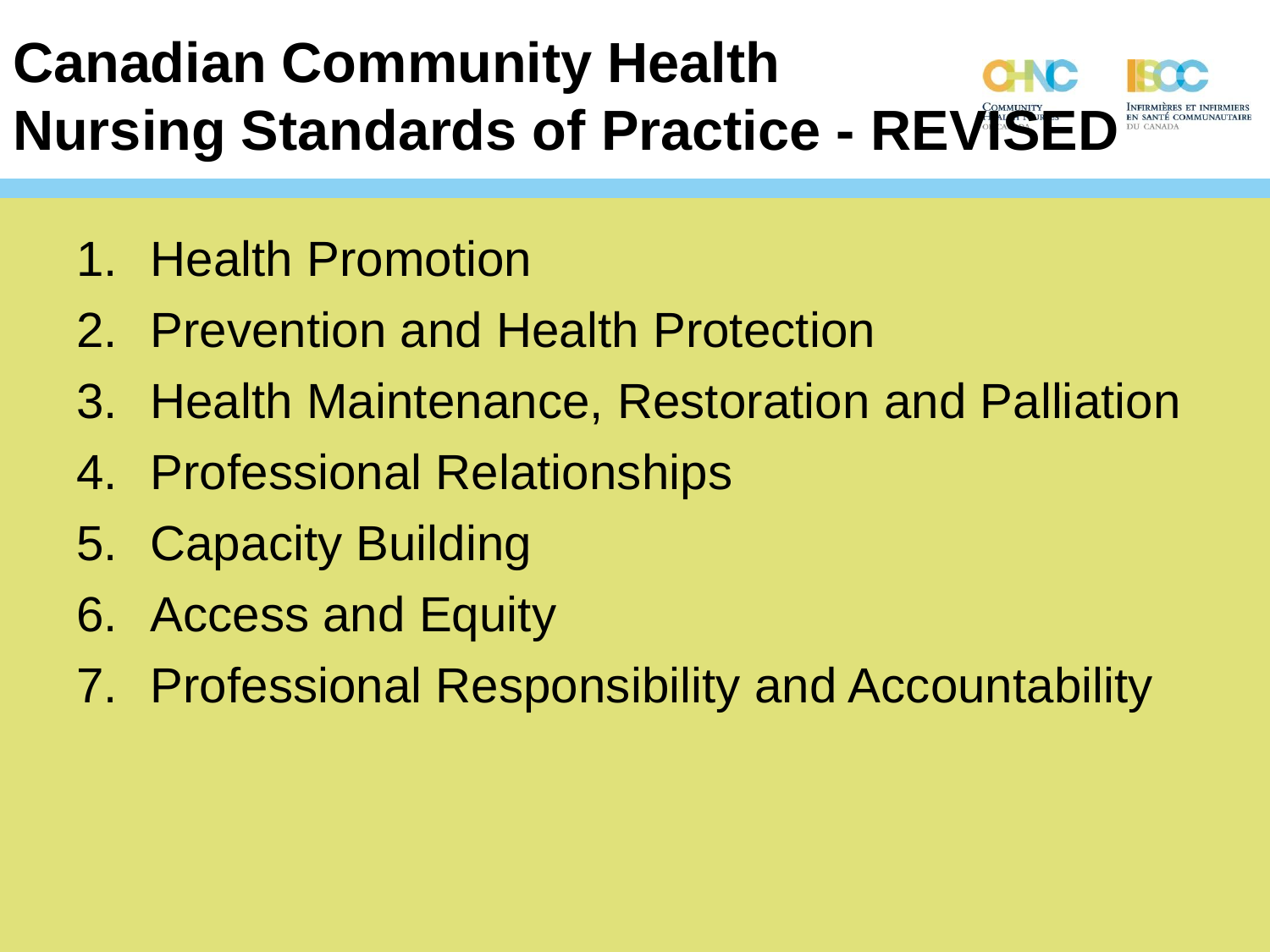## **Summary of Changes**



- 5 standards to 7 standards (Standards 1 > 3 standards)
- Standard 2 & 3 switched
- Titles of standards changed to nouns
- Integration of new CHN professional practice model components/removal of standards visualization (space ship)
- Stronger integration of determinants of health and social justice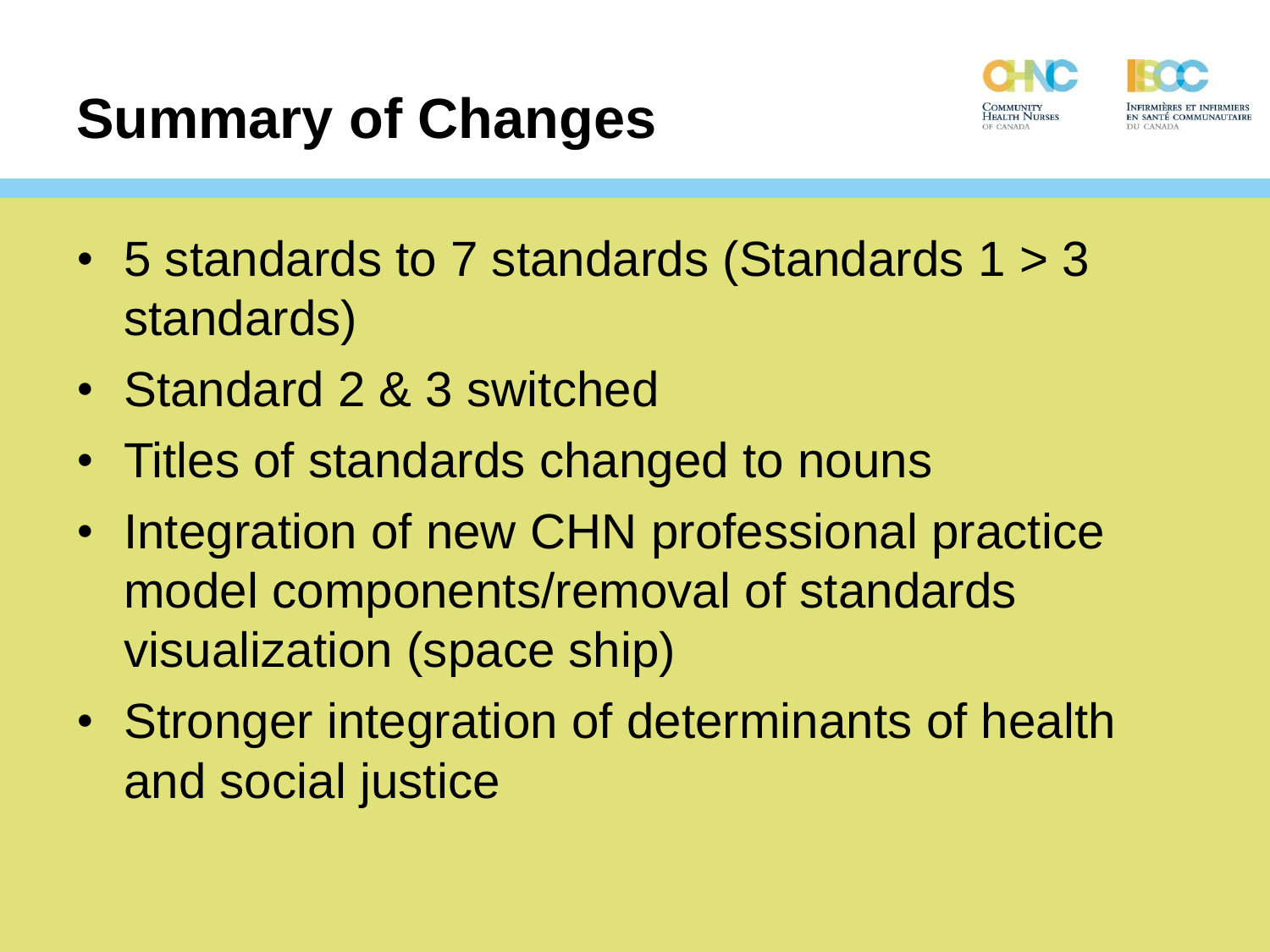## **Summary of Changes**



- Less redundancy
- Removal of the "knowledge" in the activities e.g. Jakarta Declaration, Population Health Promotion Model
- New appendices
	- Addition of Moyer's model
	- Inclusion of history of community health nursing practice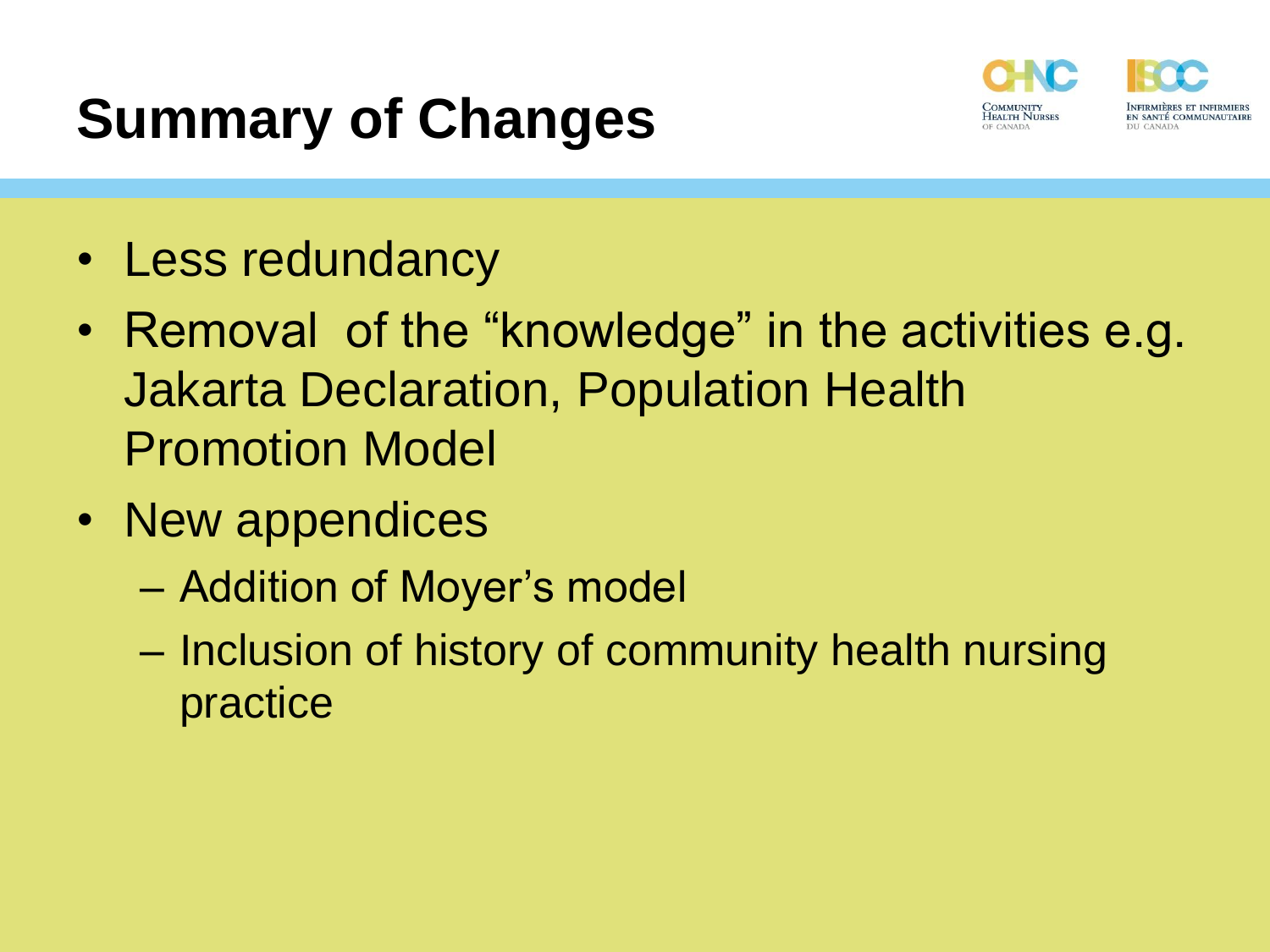## **Dissemination Strategies**



#### *Awareness/Understanding*

- One page summary of changes
- CHNC Big News blast
- Website, newsletter
- CHNC Board member networks

#### *Audiences:*

• CHNs, educators, government, media, Administration, CNA and AAE, professional regulatory bodies, decision makers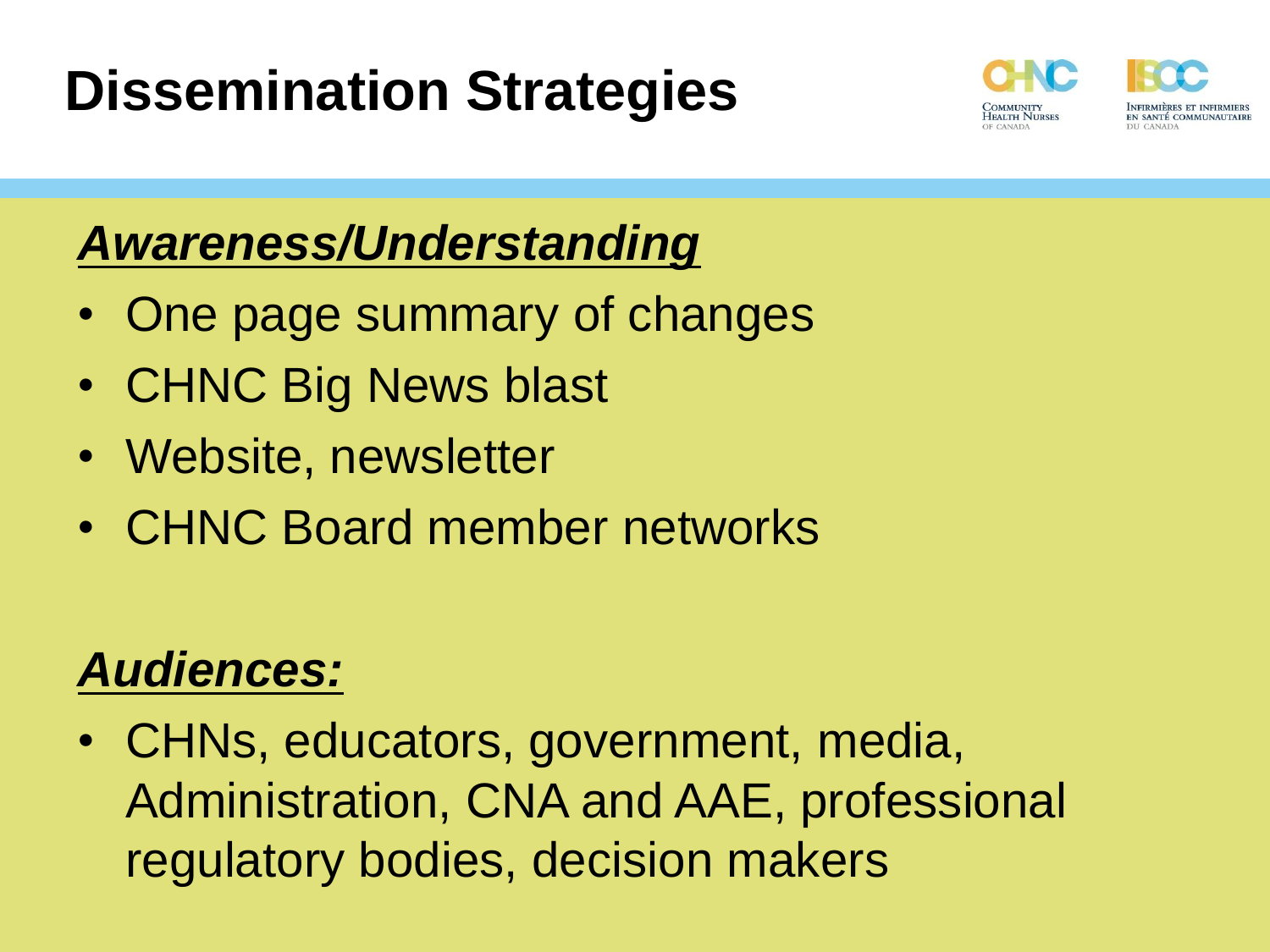## **Dissemination Strategies**



#### *Understanding/Action:*

- Pre-conference and Concurrent Session at 5<sup>th</sup> National Conference
- On-line continuing education resources
- Workplace tools eg. job descriptions and interviews, performance evaluations
- Curriculum

#### *Audiences:*

- CHNs, Employers
- Educators, CASN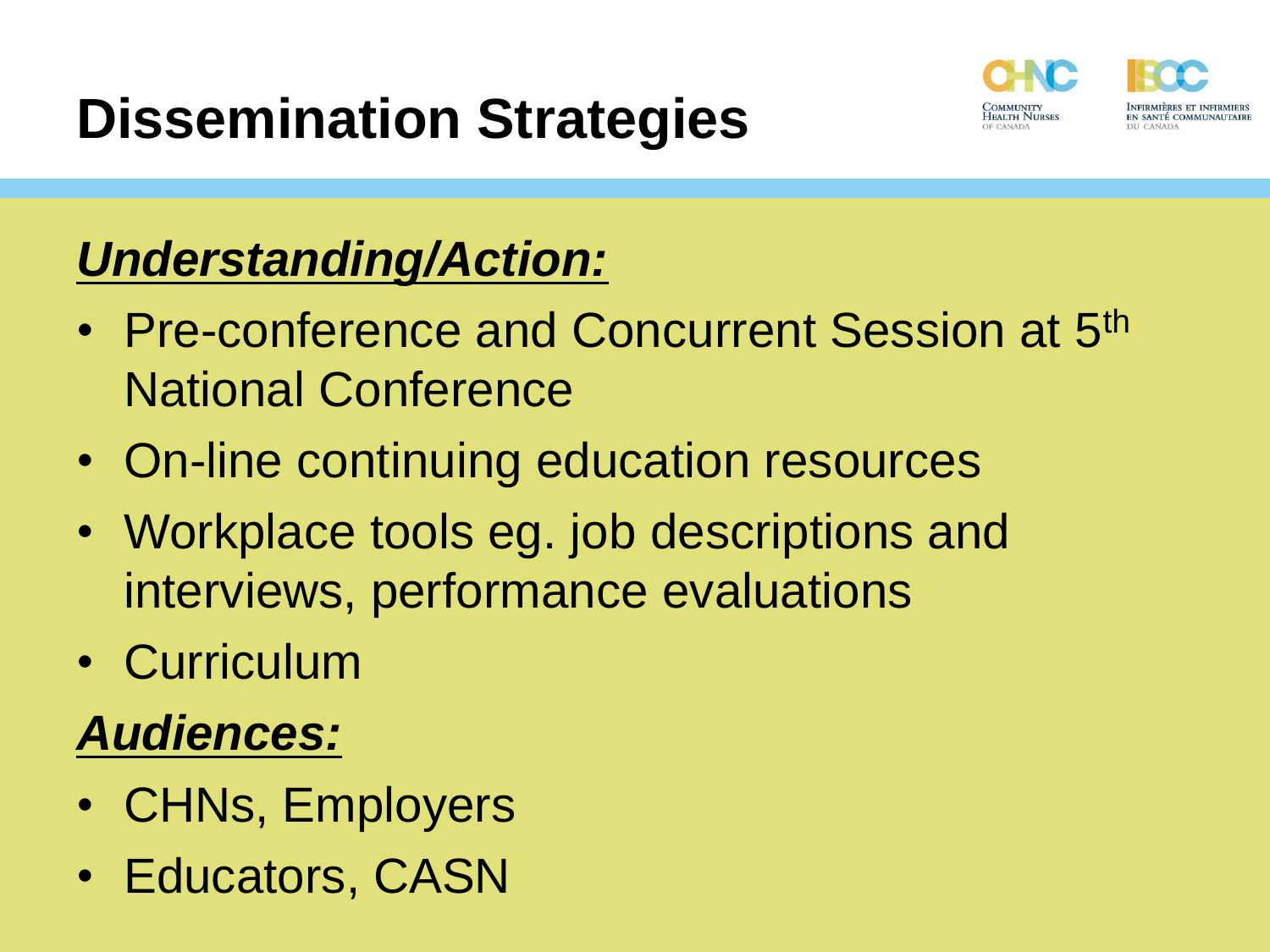#### **Other Dissemination strategies**



INFIRMIÈRES ET INFIRMIERS EN SANTÉ COMMUNAUTAIRE DU CANADA

# Suggestions??